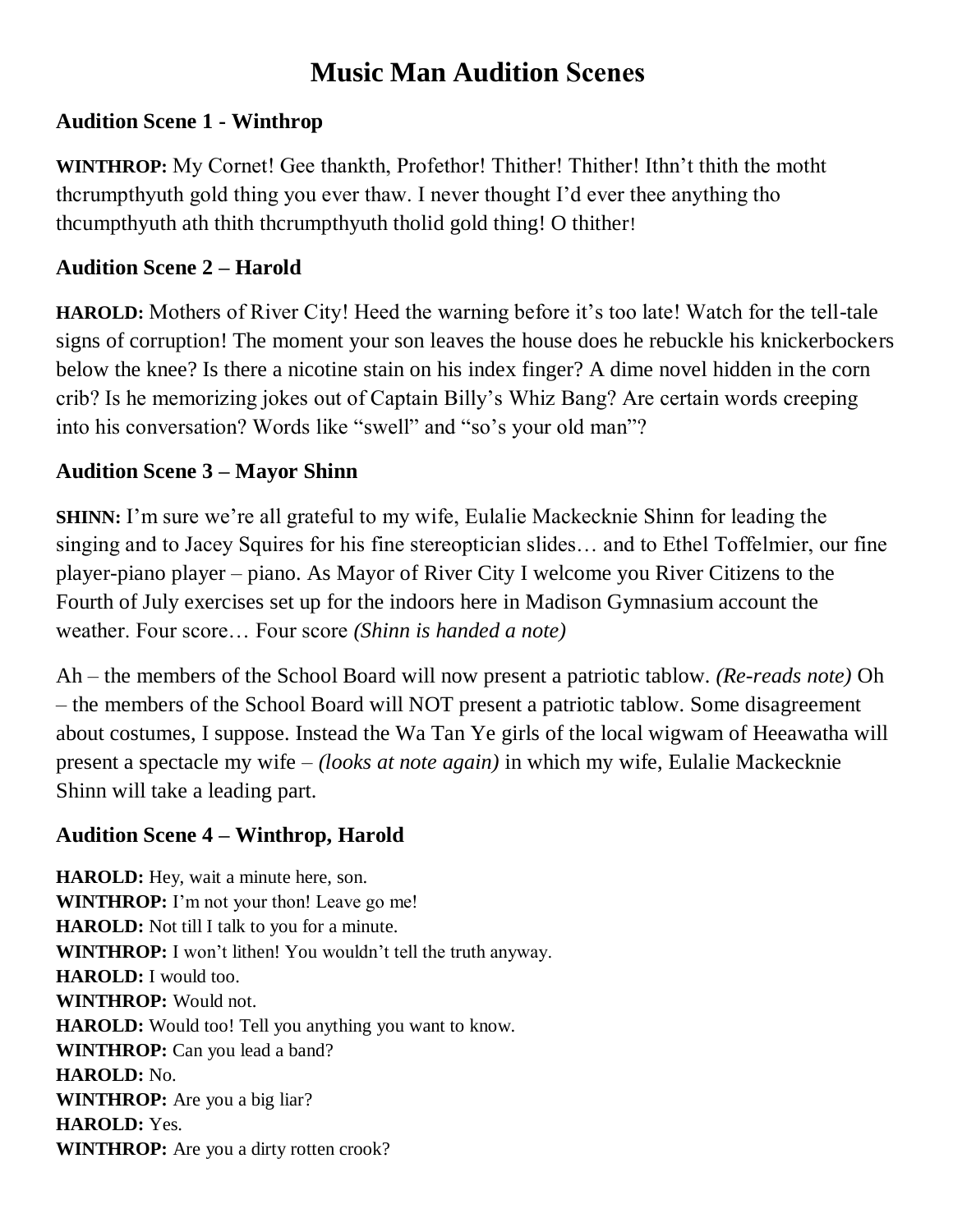#### **HAROLD:** Yes.

**WINTHROP:** Leave me go, you big liar!

**HAROLD:** What's the matter? You wanted the truth, didn't you? Now I'm bigger'n you and you're going to stand here and get it all so you might as well quit wiggling. There's two things you're entitled to know. One, you're a wonderful kid. I thought so from the first. That's why I wanted you in the band, just so you'd quit mopin' around feeling sorry for yourself.

**WINTHROP:** *(Sarcastically)* What band?

**HAROLD:** … I always think there's a band, kid.

**WINTHROP:** What'th the other thing I'm entitled to know?

**HAROLD:** Well – actually the other thing isn't any your business now that I think of it.

**WINTHROP:** I with you'd never come to River Thity!

## **Audition Scene 5: Amaryllis, Winthrop, Mrs. Paroo**

**AMARYLLIS:** Hello, Winthrop. I'm having a party on Saturday. Will you please come? *(Silence)* I would especially like it very much if you'd come… Winthrop? *(Silence)* **MRS. PAROO:** Well, Winthrop, Amaryllis asked you to her party. Are you goin' or aren't you?

**WINTHROP:** No, thank you.

**MRS. PAROO:** You know the little girl's name.

**AMARYLLIS:** He won't say Amaryllis because of the "s" because of his lisp. He's ashamed.

**MRS. PAROO:** We know all about his lisp, Amaryllis. Well, Winthrop.

**WINTHROP:** No thank you, Amaryllith.

**AMARYLLIS:** Amaryllith – Amaryllith! *(She turns to MRS. PAROO with surprise)* He's crying. Why does he get so mad at people – just because he lisps?

**MRS. PAROO:** It's not only because he lisps. That's just part of it, Amaryllis.

**AMARYLLIS:** What's the other part?

**MRS. PAROO:** Never mind, dear. It's just that he never talks very much. We all have to be a little patient. **AMARYLLIS:** I'm patient. Even though he doesn't ever talk to me – but I do him – every night – I say goodnight to him on the evening star. You have to do it the very second you see it, too, or it doesn't count. "Goodnight, my Winthrop, goodnight. Sleep tight."

## **Audition Scene 6: Mrs. Paroo, Harold**

**HAROLD:** Mrs. Paroo, do you realize you have the facial characteristics of a Cornet virtuoso?

**MRS. PAROO:** I don't know if I understand you entirely, Professor.

**HAROLD:** If your boy has that same firm chin, and those splendid cheek muscles – By George! Not that he could ever be really great, you understand, but –

**MRS. PAROO:** Oh, is that so. And in the name of St. Briget, why not?

**HAROLD:** Well – you see all the really great Cornet players were Irish – O'Clark, O'Mendez, O'Klein – **MRS. PAROO:** But Professor, we are Irish!

**HAROLD:** No! Really? That clinches it! Your boy was born to play the Cornet! Fine, fine. That will be seven dollars earnest money. Nothing more due until the first installment payable at opening of band practice. And of course, I'll need the boy's measurements for his band uniform.

**MRS. PAROO:** His uniform!

**HAROLD:** Certainly his uniform. And there won't be a penny due till delivery, which gives him four weeks to enjoy, to anticipate, to imagine, at no cost whatever. Never allow the demands of tomorrow to interfere with the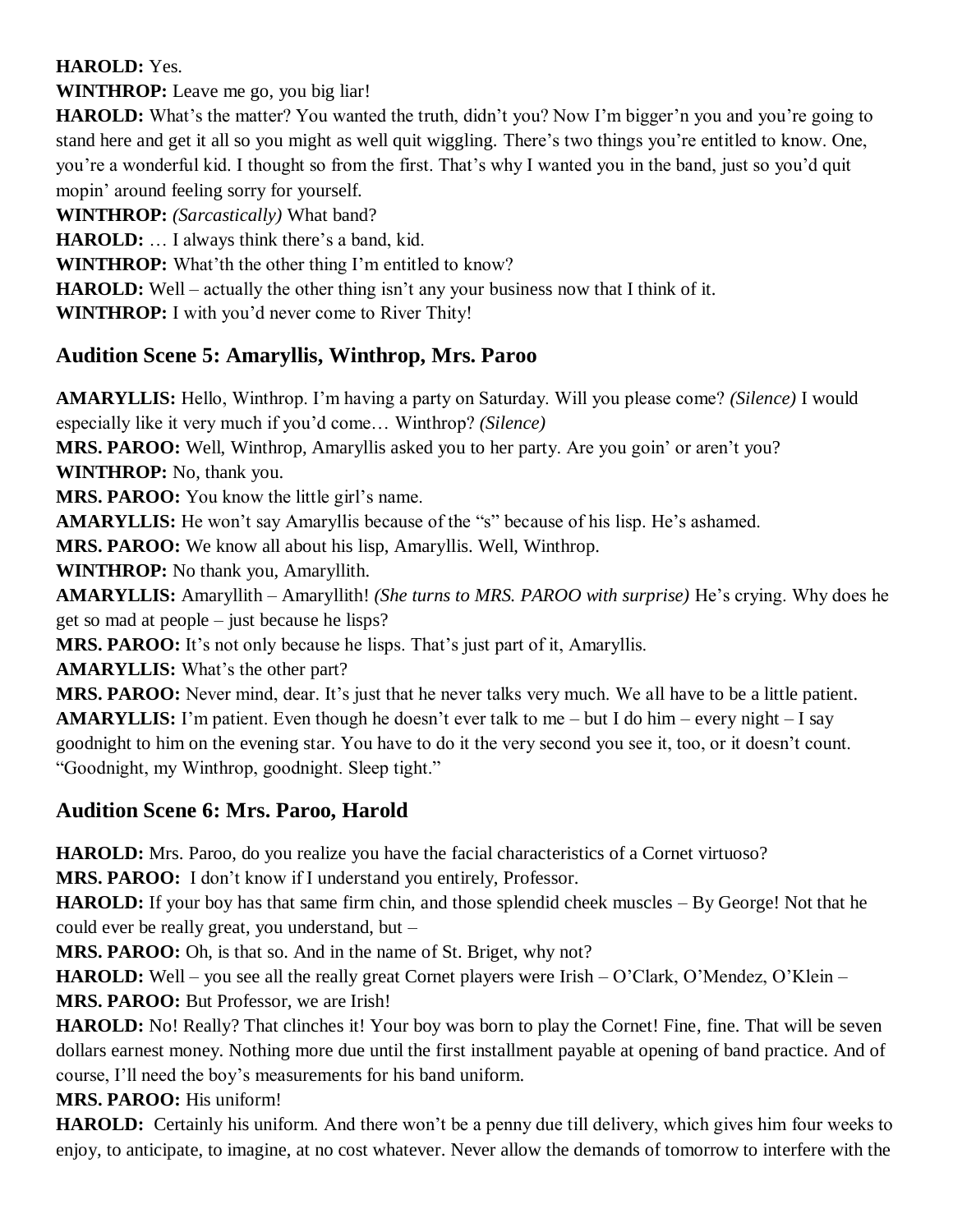pleasures and excitement of today.

**MRS. PAROO:** You'll have to excuse Winthrop, Professor. We can't get him to say three words a day even to us. And if you get him to play in the band you'll have St. Michael's own wings with you. But if anybody can do it I'll bet you can. Out of a crowd I'll pick you for a hod-carrying, clay-pipe smokin', shamrock-wearin', harpplayin', Mavorneen-pinchin', Tara's hall minstrel-singin' Irishman! Be-gob and be-jabbers! Where are ye from, me bye?

**HAROLD:** Gary, Indiana.

**MRS. PAROO:** I knew it! Gar – Where did you say?

#### **Audition Scene 7 – Harold, Tommy, Zaneeta**

**HAROLD:** Tommy, like to talk to you about the band.

**TOMMY:** Aw gee, Professor, that's for the little kids.

**HAROLD:** I'm not talking about you playing in the band. You're mechanically minded, aren't you? Ever do anything with perpetual motion?

**TOMMY:** *(Sadly)* Nearly had it a couple times.

**HAROLD:** You did! You're my man! Do you realize nobody has ever invented a music-holder for a marching piccolo player? No place to hang the music.

**TOMMY:** *(Impressed)* Jeely Kly! Wonder where I could get some wire from.

**HAROLD:** Look in your cellar, that's where people keep wire. Oh young lady, Oh miss... what's your name? **ZANEETA:** Zaneeta. I didn't have any idea you was beckoning to me. Ye Gods.

**HAROLD:** Do you know Tommy Djilas?

**ZANEETA:** Well, I –

**HAROLD:** Tommy, this is Zaneeta. Escort the young lady home.

**ZANEETA:** Only excepting I'm not going home. I have to go to the Liberry. Ye Gods.

**HAROLD:** Then escort the young lady home by way of the library – *(Takes out coins)* by way of the candy kitchen.

**TOMMY:** Yes sir. Do I hafta? **HAROLD:** You hafta. **TOMMY:** Yes sir. **ZANEETA:** Ye Gods!

**Audition Scene 8 – Tommy, Zaneeta**

**TOMMY:** …Zaneeta … Hey, Zaneeta…

**ZANEETA:** Tommy, Papa and Mama are sitting right there in the bank. Ye Gods!

**TOMMY:** All right, then meet me after supper.

**ZANEETA:** I can't. It's Epworth League night. Meet you where?

**TOMMY:** The footbridge.

**ZANEETA:** You see? Isn't that just what I said? Last time the lumber yard and now the footbridge. And where will you meet me after that? In the Black Hole of Calcutta? Ye Gods.

**TOMMY:** I only want to show you my invention.

**ZANEETA:** What invention?

**TOMMY:** My music holder for a marching Piccolo player. It still has a couple of minor flaws; like when you keep it tight enough to hold the music steady you cut off the circulation and you can't wiggle your gingers. Meanwhile *(demonstrates how close it would be in playing position)* You could go blind!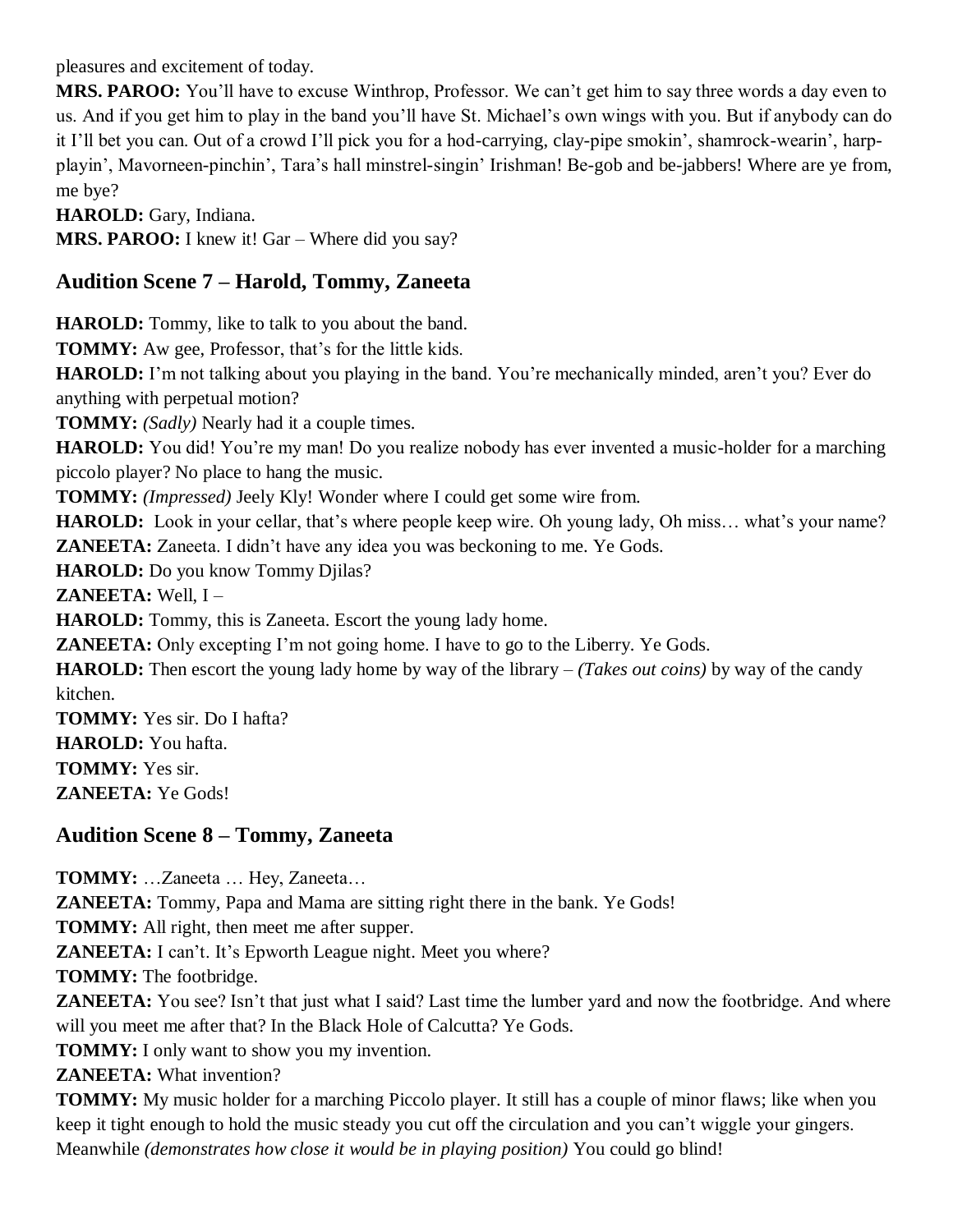## **Audition Scene 9 – Ethel, Harold, Eulalie**

**ETHEL:** Oh, Professor Hill! We're all agog – simply agog! I'm Ethel Toffelmier. The pianola girl? And of course you met Eulalie Mackecknie Shinn? Our Mayor's wife? Isn't it exciting, Eulalie?

**EULALIE:** Oh, I couldn't say. I could not say. Oh no. I could not say, at this time. My husband will wish to investigate, I'm sure. And naturally I'm reticent. Oh yes, I'm reticent.

**HAROLD:** Of course, Mrs. Shinn, I understand. But you see, part of my music plans include a committee on the dance and – no wait – wait! Do that again, Mrs. Shinn! *(She looks behind her mystified)* Your foot! The way you raised it, just now!

**EULALIE:** *(Lifting foot slightly)* Oh. Well I have a bunion there that bothers –

**HAROLD:** Ohh what grace! What natural flow of rhythm! What expression of line and movement! **EULALIE:** Mr. Hill.

**HAROLD:** You must accept the chairmanship of the Ladies Auxiliary for the Classic Dance, mustn't she, ladies?

**ETHEL:** Oh yes! Please! You must, Eulalie!

**HAROLD:** Every move you make, Mrs. Shinn, bespeaks Del Sarte. Will you – will you? Say yes, Mrs. Shinn! **EULALIE:** Eulalie Mackecknie Shinn – ah – well! I – ah – that is – Dancing! Well!

**HAROLD:** Then you accept?

**EULALIE:** Yes indeed! And I would like to say –

**HAROLD:** Thank you. Now the young lady who plays the piano – Marian Paroo, I believe?

#### **Audition Scene 10 – Shinn, Harold**

**SHINN:** Just a minute here. Are you soliciting? You haven't got a license.

**HAROLD:** Oh no, Mayor Shinn, I collect doorbells. This particular specimen has an unusual tone quality that – **SHINN:** Flattery will not avail you. Soliciting is statutory in this county – malfeasance requires a permit. Why haven't you been down to City Hall with your references?

**HAROLD:** Just missed you I – Mr. Mayor! Your hand – oh no!

**SHINN:** What, what…

**HAROLD:** That spread of the little finger! It's hereditary!

**SHINN:** Oh it is – what does that mean?

**HAROLD:** It means that your son's little finger is perfectly situated to operate the spitvalve on a B-flat Flugel Horn!

**SHINN:** *(Wide eyed)* Is that good?

**HAROLD:** Good! It means that America has at last produced an artist who can Flugel the Minute Waltz in 50 seconds.

**SHINN:** How could I get one of those horns?

**HAROLD:** Sign here, Mr. Mayor. That'll be seventeen dollars import fee.

**SHINN:** Yes sir. Just think I could'a missed this whole – *(Stops suddenly)* I haven't got any son! You unscypulous flew-by-night, you unflypulous – you down to City Hall with your By God papers at three o'clock.

#### **Audition Scene 11 – Marcellus, Harold**

**MARCELLUS:** Hey! Gregory! You old son of a gun! What in – **HAROLD:** Professor Hill's the name – Harold Hill. **MARCELLUS:** But Greg, what are you doing here? Why didn't you let me know you was comin?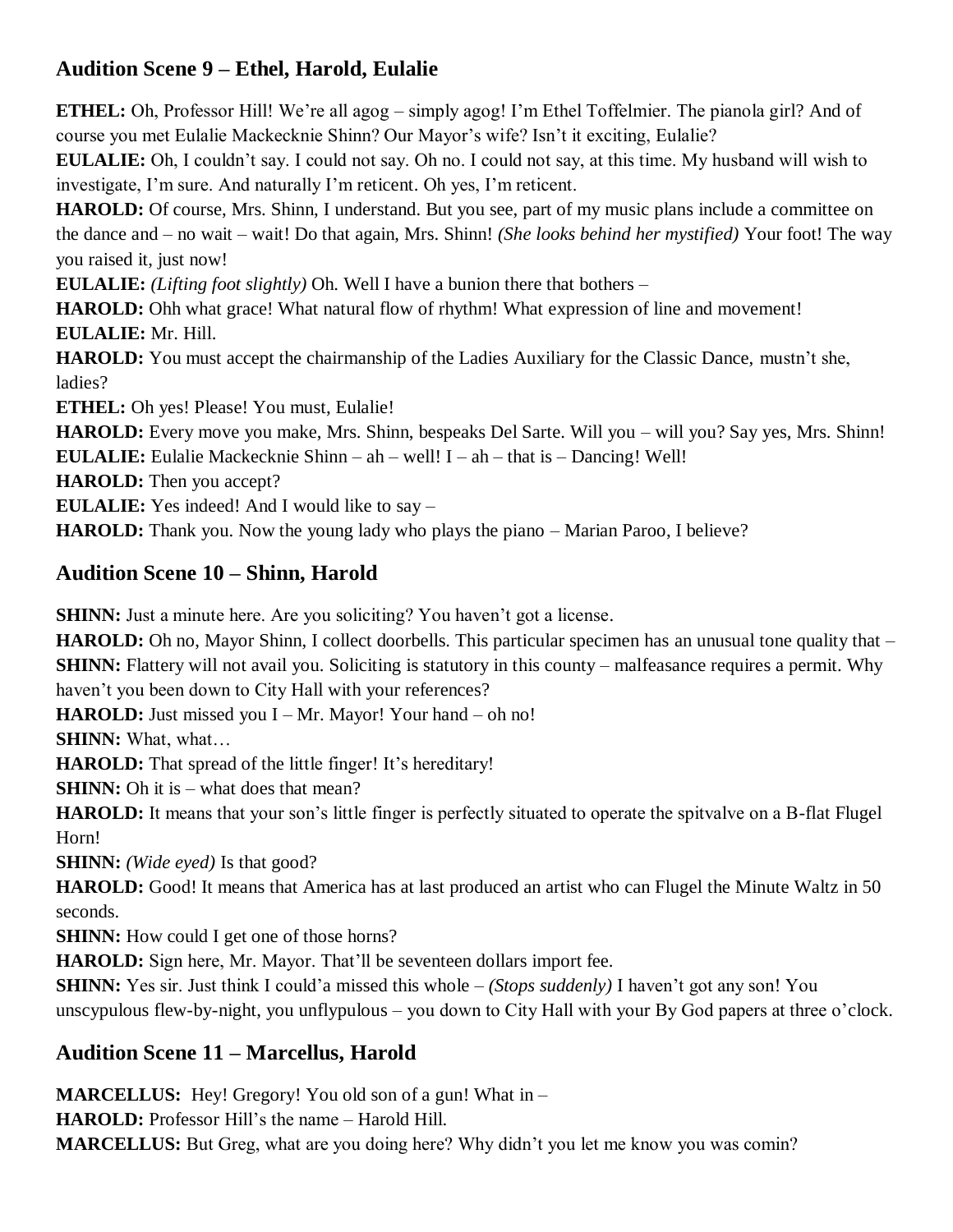**HAROLD:** I didn't know I was myself. Besides how could I know you'd end up in a little tank town like this? You were a pretty big slicker when you were in business with me.

**MARCELLUS:** Too many close shaves the way you work. Besides I got me a nice comfortable girl – Ethel Toffelmier – boss's niece.

**HAROLD:** Gone legitimate, huh? I knew you'd come to no good.

**MARCELLUS:** What's the new pitch? You're not back in the band business! I heard you was in steam automobiles. What happened?

**HAROLD:** Someone actually invented one. Now give me the lowdown here, Marce.

**MARCELLUS:** You'll never get anywhere in the band business with these stubborn Iowans, Greg. Besides we got a stuck-up music teacher here who'll expose you before you get your grip unpacked.

**HAROLD:** Male or female?

**MARCELLUS:** The music teacher? She's the librarian – female.

**HAROLD:** Perfect! That's what I wanted to hear. If she passes by point her out to me.

**MARCELLUS:** I will. How you gonna start the pitch?

**HAROLD:** Same old way. Keep that music teacher off balance – and then my next step will be to get your town out of the serious trouble it's in.

**MARCELLUS:** River City isn't in any trouble.

**HAROLD:** Then I'll have to create some. I have to create a desperate need for a Boy's Band. You remember – Now what's new around here. What can I use?

**MARCELLUS:** Nothin'- except the billiard parlor's just put in a new pool table.

## **Audition Scene 12 – Marcellus, Harold**

**MARCELLUS:** Hey, Gregory!

**HAROLD:** Oh hi, Marcellus. And don't call me Greg.

**MARCELLUS:** How'd you make out with the music teacher?

**HAROLD:** Scrumptious. Ate out of my hand the minute I tipped my hat.

**MARCELLUS:** Splendid! Boy, did you cut a swath tonight. For a minute even I thought you knew something about leadin' a band. Just like when you used to imitate that band-concert fellow back in Joplin.

**HAROLD:** Aw – kid stuff. I'm in rare form these days, son. Just you keep your eyes on me for the next four weeks.

**MARCELLUS:** Four weeks! It only used to take ten days for the instruments to arrive.

**HAROLD:** It still does. But it takes four weeks for the uniforms. Uniforms and instruction books.

**MARCELLUS:** Instruction books! But you can't pass yourself off as a music professor – I mean not for any four weeks. You don't know one note from another.

**HAROLD:** I have a revolutionary new method called the Think System where you don't bother with notes. When the uniforms arrive they forget everything else – at least long enough for me to collect and leave. Oh this is a refined operation, son, and I've got it timed right down to the last wave of the brakeman's hand on the last train out'a town. And now Mr. Washburn, if you'll excuse me –

**MARCELLUS:** Gonna line yourself up a little canoodlin' huh?

## **Audition Scene 13 – Marian, Harold**

**HAROLD:** Did you drop your – **MARIAN:** No! **HAROLD:** Didn't I meet you in –